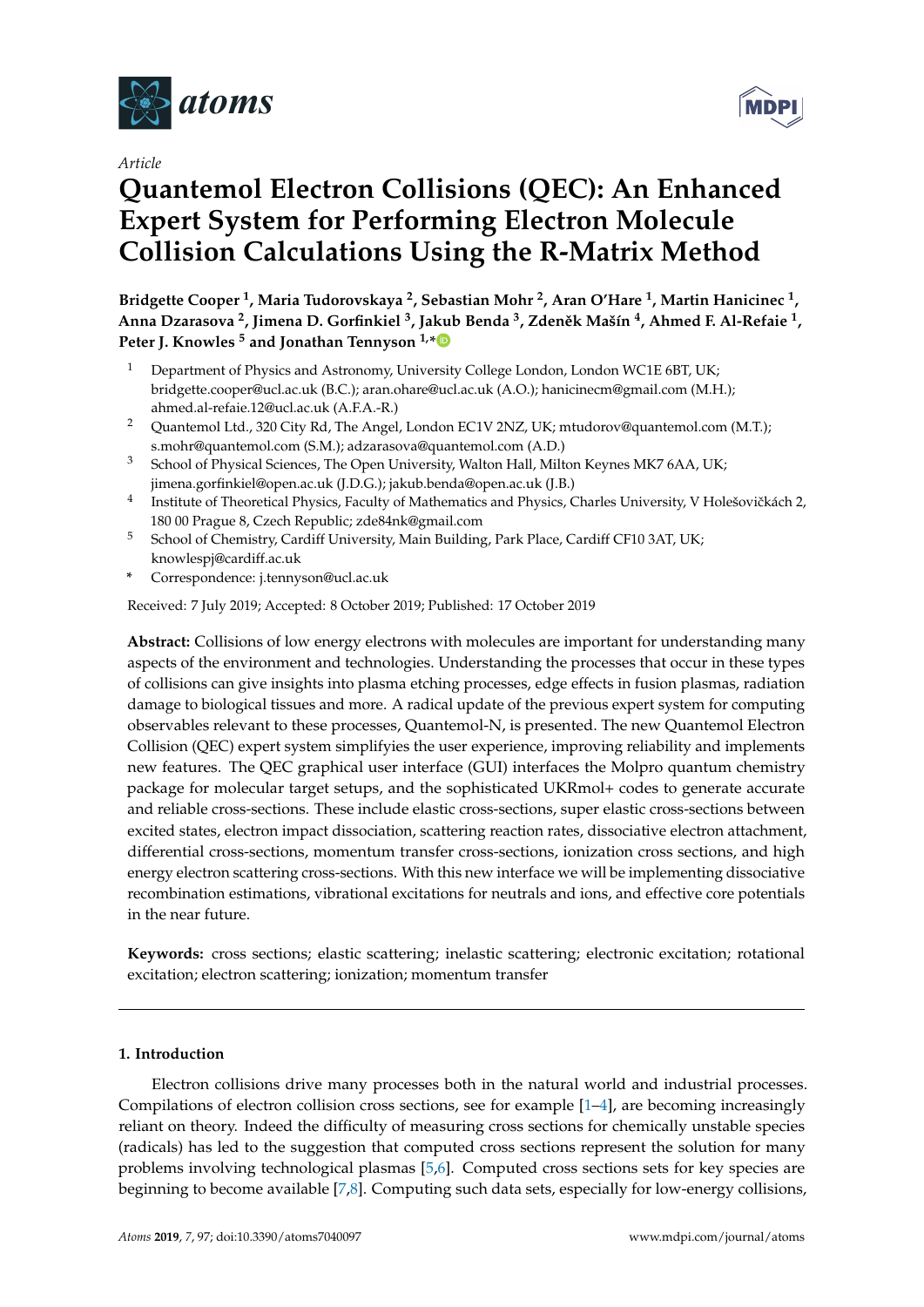requires sophisticated computer programs capable of treating both the electronic structure of the target molecule and the details of the electron collision process.

The R-matrix method [\[9\]](#page-8-6) has proved very powerful for computing cross sections for a whole range of atomic and molecular problems [\[9\]](#page-8-6). For electron–molecule collisions the method has been implemented in a series of codes [\[10–](#page-9-0)[13\]](#page-9-1), generically known as the UK Molecular R-matrix (UKRmol) codes. These codes are powerful and can be used to tackle a variety of problems [\[14\]](#page-9-2) but they are far from straightforward to run, as they require specialist knowledge on both molecular structure and electron scattering as well as experience on how to build sophisticated and balanced models, see [\[15–](#page-9-3)[17\]](#page-9-4) for example.

To address this problem Quantemol Ltd. developed an expert system, known as Quantemol-N (QN) [\[18\]](#page-9-5), to run the UKRmol codes of Carr et al. [\[12\]](#page-9-6). Over time this code was developed to include not only the normal facilities of the UKRMol code to compute elastic and electronically inelastic cross sections but also to compute differential, momentum transfer and rotational excitation cross sections using code POLYDCS [\[19\]](#page-9-7), ionization cross sections using the BEB (binary encounter Bethe) method of Kim and Rudd [\[20\]](#page-9-8), and an especially developed dissociative electron attachment (DEA) estimator [\[21\]](#page-9-9). More recent developments involved the extension of calculations to high energies using the so-called BEf procedure of Kim [\[22\]](#page-9-10) and the spherical complex optical potential (SCOP) method [\[23](#page-9-11)[–25\]](#page-9-12). Recent releases of QN also feature an implementation of the UKRMol photoionization model [\[26\]](#page-9-13).

Recently Benda, Mašín, Gorfinkiel and co-workers have developed a significantly updated and improved version of the UK Molecular R-matrix codes known as UKRmol+ [\[13\]](#page-9-1). New features in UKRMol+ include the implementation of new integrals package [\[27\]](#page-9-14) which allows the use of Gaussian (GTO) [\[28\]](#page-9-15) and B-spline (BTO) [\[29](#page-9-16)[,30\]](#page-9-17) type orbitals to represent the continuum. This new package facilitates the treatment of electron collisions with significantly larger molecules than was possible with UKRmol [\[31\]](#page-9-18) and hence QN. UKRmol+ also features a greatly improved procedure for construction and diagonalization of the inner region Hamiltonian matrix [\[32\]](#page-9-19), which is the rate-limiting step in most R-matrix calculations, as well as a number of other improvements.

Previous implementations of these codes essentially contained a quantum chemistry code at their heart. In order to construct the Hamiltonian matrix on the basis of configurations, a unique set of molecular orbitals describing the target molecule are needed. Previous implementations of the codes contained programs that allowed generation of these orbitals using simple approaches. UKRmol+ uses a different philosophy whereby the target molecular orbitals and the atomic GTO basis are read in from a file in the Molden format [\[33\]](#page-9-20). Although the Molden file is general and can be generated by a range of quantum chemistry software, most calculations actually use the general-purpose quantum chemistry program package Molpro [\[34](#page-9-21)[,35\]](#page-9-22). This gives UKRmol+ access to orbitals generated using a wide range of sophisticated methods including state-averaged complete active space self-consistent field (CASSCF).

To take advantage of the improvements offered by the new UKRmol+ code, we decided to build a new expert system, known as Quantemol Electron Collisions or QEC for short. QEC incorporates all the features of QN discussed above plus new functionality made possible by UKRmol+ and closer integration with Molpro. The purpose of this paper is to describe the QEC expert system.

#### **2. The R-Matrix Method**

The R-matrix method is an example of an embedding method which divides space into different regions. In this case the method uses an inner region which is a sphere of radius *a* and an outer region. In its most general form the inner region wave functions are represented by the close-coupling expansion:

<span id="page-1-0"></span>
$$
\psi_k^{N+1} = \hat{A} \sum_{i,j} c_{ijk} \Phi_i^N(\mathbf{x}_1, \dots, \mathbf{x}_N) \eta_{ij}(\mathbf{x}_{N+1}) + \sum_m b_{mk} \chi_m^{N+1}(\mathbf{x}_1, \dots, \mathbf{x}_{N+1}).
$$
\n(1)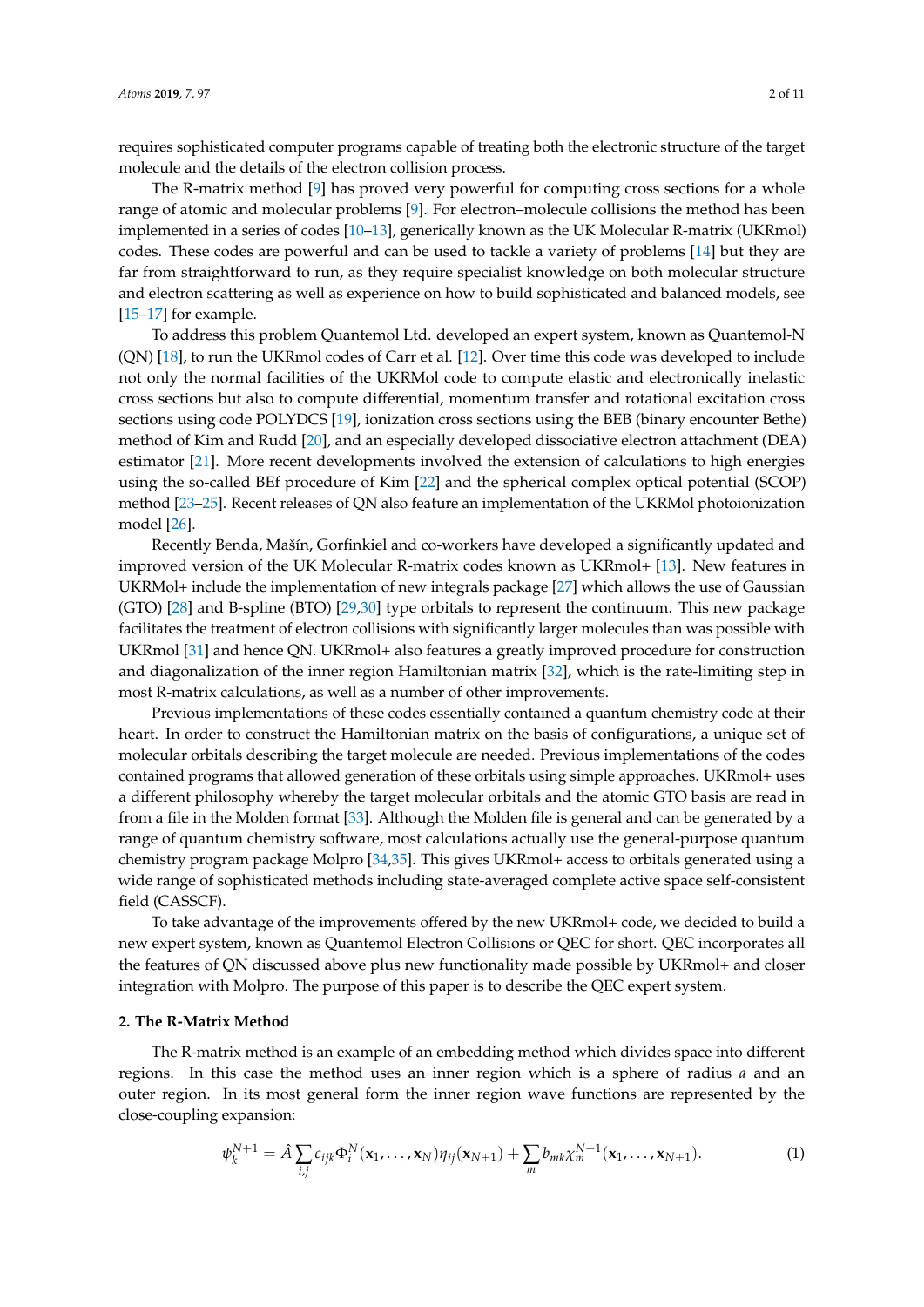In this equation  $\Phi_i^N(\mathbf{x}_1,\dots,\mathbf{x}_N)$  represents the target wave function. In QEC this wave function is generated using GTOs from the Molpro basis set library and orbital imported from Molpro generated with one of two models: either HF (Hartree–Fock) or MC-SCF (multi-configuration self consistent field) as discussed below. The *ηij*(**x***N*+1) are orbitals used to represent the continuum for which QEC has a library of GTO functions based on those of Faure et al. [\[28\]](#page-9-15). Functions with  $\ell \leq 4$  (i.e. up to g wave) are explicitly included. The antisymmetriser,  $\hat{A}$ , ensures that the product of the target wave function and continuum orbital obeys the Pauli principle.

The second sum in Equation (1) runs over configurations so-called *L* <sup>2</sup> where all electrons are place in target orbitals. The precise configurations chosen depends on the model used for a particular calculation. QEC implements three distinct scattering models which are selected by the user.

Static exchange (SE) is the simplest model implemented; it uses HF target wave function and the *L* 2 configurations are given simply by placing the scattering electron in unoccupied target (virtual) orbitals.

Static exchange plus polarization (SEP) builds on the SE model by also including *L* 2 configurations which involve promoting an electron from the HF target wave function to a virtual orbital while also placing the scattering electron in a target virtual orbital. This provides a good representation of low-lying resonances which are the route to DEA. The SEP model is therefore recommended for computing DEA cross sections.

Close-coupling (CC) expansions involve including several target states in the inner region expansion, Equation [\(1\)](#page-1-0). This model normally uses a complete active spaces (CAS) description of these states [\[15\]](#page-9-3) for which it employs MCSCF orbitals (this is an improvment of QN which used HF orbitals for this step). Studies of electron-impact electronic excitation and dissociation (which goes via electronic excitation) must be performed at the CC level; this is also recommended for studies of Feshbach resonances. CC calculations are computationally more demanding than SE or SEP ones.

There is a fourth possible model for studying electron molecule collisions with UKRMol/UKRmol+, which is the R-matrix with pseudostates (RMPS) method [\[36,](#page-10-0)[37\]](#page-10-1). The RMPS method is a generalization of the CC method which allows for the inclusion of target continuum states in the CC expansion. RMPS calculations have very useful properties in terms of extending the energy range of the calculations and converging polarization effects [\[38\]](#page-10-2), but are computationally very demanding [\[16,](#page-9-23)[39\]](#page-10-3) so as yet have not been implemented in QEC.

Solving the problem in the outer region is performed in two steps. First the R-matrix is propagated from the boundary given by  $r = a$  to some large  $r = r_f$  [\[40\]](#page-10-4), where  $r_f$  is chosen such that the non-Coulombic potential can be neglected for asymptotic region defined by *r* > *r<sup>f</sup>* ; QEC assumes  $r_f = 100.1$  a<sub>0</sub> and beyond this uses an asymptotic expansion due to Gailitis [\[41,](#page-10-5)[42\]](#page-10-6). The K-matrices so calculated are used by QEC to automatically detect and fit resonances [\[43\]](#page-10-7) and to construct the corresponding T-matrices. The resonance parameters form the main input to the DEA estimator [\[21\]](#page-9-9). The T-matrices are used to compute elastic and electronically inelastic cross sections, and provide the input to code POLYDCS [\[19\]](#page-9-7) which computes differential, momentum transfer and rotational-excitation cross sections. For molecules with a permanent dipole moment it is necessary to correct for partial waves higher than  $\ell = 4$  [\[44\]](#page-10-8); this done either using POLYDCS or code BornCross [\[45\]](#page-10-9). Finally, the elastic and electronically inelastic cross sections are turned into rates assuming Maxwellian distribution for the electron energies.

#### **3. The QEC Interface**

QEC runs through a graphical user interface (GUI) which guides the user through the calculations. The first inputs come on a screen which provides the molecule set up, see Figure [1.](#page-3-0) The geometry of the molecule can be put in by hand or via an xyz file. If the precise geometric parameters are not known, an approximate geometry can be guessed and is automatically optimized by Molpro. This is requested using the "Optimise" tab and results in a rapid Hartree–Fock level calculation. The figure illustrates the geometry of methane which has been optimized in this fashion.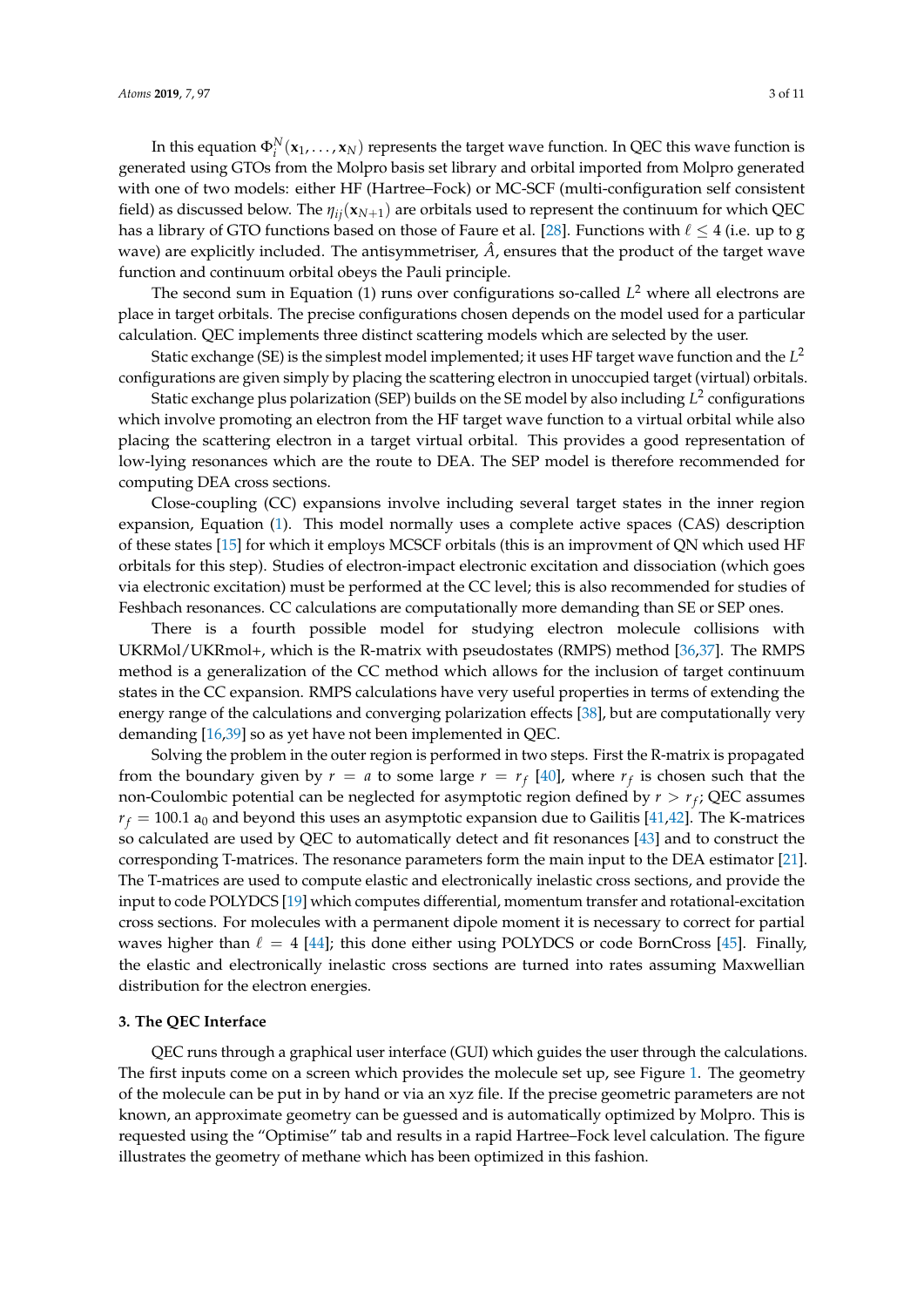<span id="page-3-0"></span>

| File Help Settings        |                                         | Quantemol Electron Collisions (QEC) (on circus.theory.phys.ucl.ac.uk) |           |                              |             |                  |  |  |
|---------------------------|-----------------------------------------|-----------------------------------------------------------------------|-----------|------------------------------|-------------|------------------|--|--|
| <b>OEC</b> Molecule Setup |                                         |                                                                       |           |                              |             |                  |  |  |
| <b>Molecular Viewer</b>   |                                         | MOptimise<br><b>*Add Atom</b><br>√ Center                             |           |                              |             |                  |  |  |
|                           |                                         | Molecular Coordinates (Angstroms)                                     |           |                              |             |                  |  |  |
|                           |                                         | Atom                                                                  | X         | Υ                            | $\mathsf Z$ | $\blacktriangle$ |  |  |
|                           | 1H                                      |                                                                       | 0.8906    | 0.0                          | 0.6298      |                  |  |  |
|                           | 2H                                      |                                                                       | 0.0       | $-0.8906$                    | $-0.6298$   |                  |  |  |
|                           |                                         | 3H <sub>k</sub>                                                       | $-0.8906$ | 0.0                          | 0.6298      |                  |  |  |
|                           | 4 H                                     |                                                                       | 0.0       | 0.8906                       | $-0.6298$   |                  |  |  |
|                           | 5 <sub>C</sub>                          |                                                                       | 0.0       | 0.0                          | $-0.0$      |                  |  |  |
|                           | Delete Atom<br>Bond lengths (Angstroms) |                                                                       |           |                              |             |                  |  |  |
|                           |                                         | Atom 1                                                                |           | Atom 2                       | R           |                  |  |  |
|                           | 1                                       | H                                                                     | H         |                              | 1.7812      |                  |  |  |
|                           | $\overline{2}$                          | H                                                                     | H         |                              | 1.7812      |                  |  |  |
|                           | 3                                       | H                                                                     | H         |                              | 1.7812      |                  |  |  |
|                           | 4                                       | H                                                                     | C         |                              | 1.0908      |                  |  |  |
|                           | 5                                       | H                                                                     | H         |                              | 1.7812      |                  |  |  |
|                           |                                         |                                                                       |           | <b>Bond Angles (Degrees)</b> |             |                  |  |  |
|                           |                                         | Atom 1                                                                | Atom 2    | Atom 3                       | Angle       |                  |  |  |
|                           | $\mathbf{1}$                            | H                                                                     | н         | н                            | 60.0        |                  |  |  |
|                           | 2                                       | Η                                                                     | н         | н                            | 60.0        |                  |  |  |
|                           | 3                                       | H                                                                     | н         | C                            | 109.4712    |                  |  |  |
|                           | 4                                       | H                                                                     | H         | н                            | 60.0        |                  |  |  |
|                           | 5                                       | H                                                                     | н         | C                            | 109.4712    |                  |  |  |
|                           |                                         |                                                                       |           | Back                         | Next        | Run              |  |  |

**Figure 1.** Screenshot of the molecular set-up page in the Quantemol Electron Collision (QEC) graphical user interface (GUI) showing methane as an example. The screenshot was taken after the geometry had been optimized using Molpro and the coordinates automatically shifted to the center of mass.

It is a requirement of the R-matrix method that the origin of the coordinate system is the molecular center of mass. QEC automatically shifts the geometry to this center of mass; it stores a library of main-isotope atomic masses for this purpose. Note that for molecular ions, the choice of center of mass is important for obtaining the correct target dipole moment [\[46\]](#page-10-10); the effect of isotopic substitution on the center of mass can be controlled via an advanced option.

Both Molpro and QEC only use Abelian symmetry groups i.e., ones which contain no degenerate representations. Molpro contains the facility to automatically classify molecules to a point group. QEC exploits this facility once the geometry has been determined. The resulting point group is illustrated using the appropriate mirror planes in the QEC molecular viewer which forms part of second input page of the GUI. Figure [2](#page-4-0) shows this for the example of methane. Note that while methane in its equilibrium geometry has point-group symmetry  $T_d$ , Molpro and QEC only use the  $C_{2v}$  subgroup.

The second input page also allows the user to choose a target basis set from a number of standard GTO sets. The level of calculation used to generate the target orbitals and wave functions must be chosen at this point: HF orbitals are used for SE and SEP calculations, while MCSCF orbitals are required for CC calculations. Here, and elsewhere, there are a number of advanced user options which allow the experienced user to change the standard QEC defaults. Figure [2](#page-4-0) shows the choice of MCSCF orbitals computed using a standard cc-pVDZ basis set. The advanced user options displayed are actually the default ones. However, we note that calculations on ionic targets require the charge of the target molecule to be selected as non-zero at this point. The default active space used for the MCSCF calculations is the standard one used by Molpro; it is the valence space, comprising all the orbitals of the highest *n* quantum number that are occupied, that are active,so for methane that means 2s2p for C and 1s for H, with the 1s orbital of C treated as a core orbital. For large molecules with many active electrons it may be necessary to reduce this space.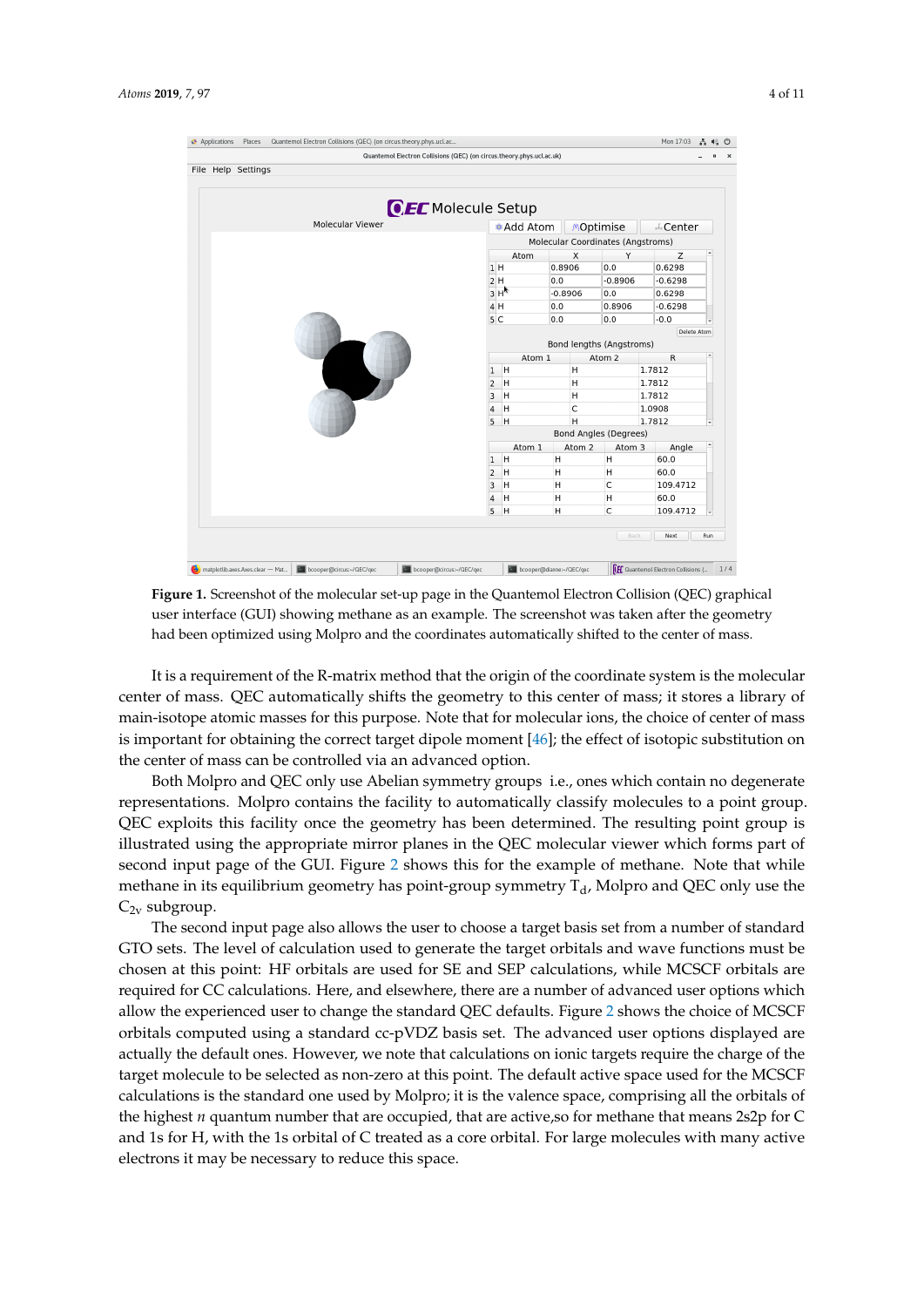<span id="page-4-0"></span>

|   | File Help Settings |  |                  |  | Quantemol Electron Collisions (QEC) |                |                                                 |                                                      |                 | $\Box$                                       |  |
|---|--------------------|--|------------------|--|-------------------------------------|----------------|-------------------------------------------------|------------------------------------------------------|-----------------|----------------------------------------------|--|
|   |                    |  | Molecular Viewer |  | <b>CEC</b> Molpro Setup             |                |                                                 |                                                      |                 |                                              |  |
|   |                    |  |                  |  |                                     |                | Molpro Options<br>Orbital Type: O HFSCF @ MCSCF |                                                      |                 |                                              |  |
|   |                    |  |                  |  |                                     |                |                                                 |                                                      |                 |                                              |  |
|   |                    |  |                  |  |                                     |                | Basis Set:                                      | cc-pVDZ                                              |                 | $\checkmark$                                 |  |
| z |                    |  |                  |  |                                     |                | √ Advanced Options                              |                                                      |                 |                                              |  |
|   |                    |  |                  |  |                                     | Charge:        |                                                 | $\bf{0}$                                             |                 | l a<br>$\overline{\phantom{a}}$              |  |
|   |                    |  |                  |  |                                     |                | Multiplicity:                                   | $\vert$ 1                                            |                 | L.                                           |  |
|   |                    |  |                  |  |                                     |                | Symmetry:                                       | A <sub>1</sub>                                       |                 | $\check{}$                                   |  |
|   |                    |  |                  |  |                                     |                | Memory:                                         | 20                                                   |                 | $\blacktriangle$<br>$\overline{\phantom{a}}$ |  |
|   |                    |  |                  |  |                                     |                | <b>MCSCF Calculations</b>                       |                                                      |                 |                                              |  |
|   |                    |  |                  |  |                                     |                | Closed Orbitals:                                |                                                      |                 |                                              |  |
|   |                    |  |                  |  |                                     | A1             | B1                                              | B <sub>2</sub>                                       | A2              |                                              |  |
|   |                    |  |                  |  |                                     | 1              | $\div$ 0                                        | $\hat{\overline{\phantom{a}}\phantom{a}}$<br>$\circ$ | $\frac{1}{2}$ 0 | $\hat{\phantom{a}}$                          |  |
|   |                    |  |                  |  |                                     |                | Active Orbitals:                                |                                                      |                 |                                              |  |
|   |                    |  |                  |  |                                     | A1             | B1                                              | <b>B2</b>                                            | A2              |                                              |  |
|   |                    |  |                  |  |                                     | $\overline{4}$ | $\frac{1}{2}$   2                               | $\frac{1}{x}$ 2                                      | $\frac{1}{2}$ 0 | $\hat{\overline{\phantom{a}}\phantom{a}}$    |  |
|   |                    |  |                  |  |                                     |                |                                                 |                                                      |                 |                                              |  |
|   |                    |  |                  |  |                                     |                |                                                 | Back                                                 | Next            | Run                                          |  |

**Figure 2.** Screenshot of the page in the QEC GUI which sets up the molecular target calculation which is performed using Molpro.

<span id="page-4-1"></span>

|                         | Quantemol Electron Collisions (QEC) (on circus.theory.phys.ucl.ac.uk) |                              |                              |
|-------------------------|-----------------------------------------------------------------------|------------------------------|------------------------------|
| File Help Settings      |                                                                       |                              |                              |
| <b>Molecular Viewer</b> | <b>QEC</b> R-matrix Setup                                             |                              |                              |
|                         | Rmatrix sphere (Bohr):                                                | <b>Rmatrix Options</b><br>10 | ÷                            |
|                         |                                                                       |                              |                              |
|                         | Method: Close Coupling (CC)                                           |                              |                              |
|                         | <b>Scattering Energy Grid:</b>                                        |                              |                              |
|                         | Start energy (eV):                                                    | 0.01                         | $\hat{\mathbb{U}}$           |
|                         | End Energy (eV):                                                      | 10.00                        | $\ddot{\phantom{1}}$         |
|                         | Energy Increment (eV):                                                | 0.010                        | $\hat{\mathbf{v}}$           |
|                         | v Advanced Options                                                    |                              |                              |
|                         | <b>Total Number of States:</b>                                        |                              | $\ddot{ }$<br>$\overline{2}$ |
|                         | Vertical Excitation Energy cutoff (eV):                               |                              | $\ddot{ }$<br>10.00          |
|                         | Number Extra Virtual Orbitals                                         |                              | $\hat{\mathbb{I}}$<br>2      |
|                         |                                                                       |                              |                              |
|                         |                                                                       |                              |                              |
|                         |                                                                       |                              |                              |
|                         |                                                                       |                              |                              |
|                         |                                                                       | Back<br>Next                 | Run                          |
|                         |                                                                       |                              |                              |

**Figure 3.** Screenshot of the page in the QEC GUI which set the parameters for the scattering calculation.

Input page 3 of the GUI sets up the R-matrix and parameters for scattering calculation. The methane example shown in Figure [3](#page-4-1) uses QEC defaults. At this stage the parameters of the calculations are now fully determined.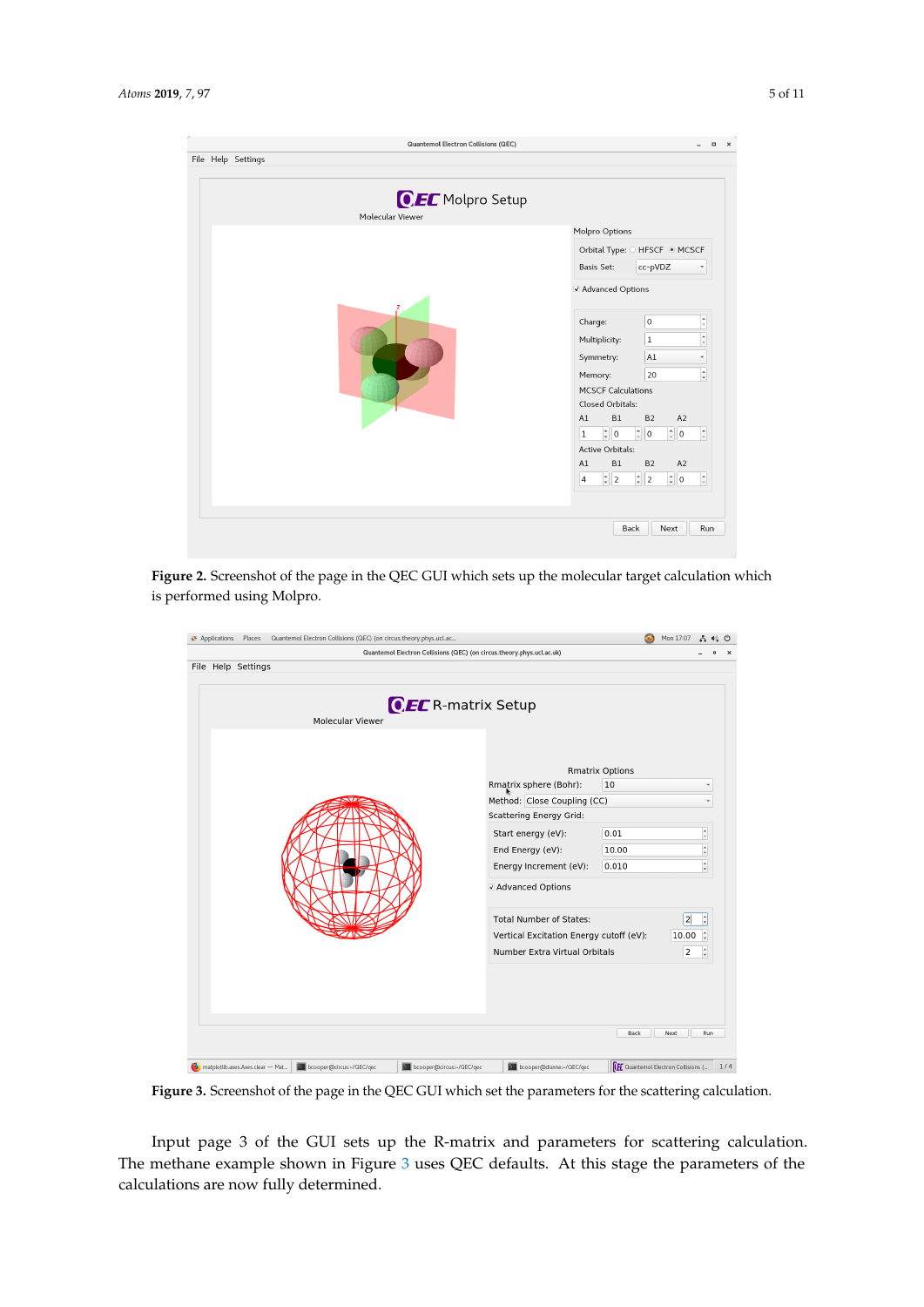The final input page of the GUI, see Figure [4,](#page-5-0) allows the user to specify what results are required. Only outputs consistent with the chosen model (SE, SEP or CC) are allowed. Optionally the user can choose to compute differential, momentum transfer and rotational-excitation cross sections using code POLYDCS. Since POLYDCS only allows for electronically-elastic cross sections, these cross sections are only computed up to the first electronic excitation threshold in CC calculations. Choice of the DEA estimator requires the user to provide further information such as an estimated vibrational frequency of the dissociating mode and an estimated dissociation energy. We plan to use Molpro to provide these data automatically in the future. QEC already contains a library of electron affinities for standard atomic and molecular fragments.

The final two optional cross sections are the SCOP and BEf high energy approximations. SCOP calculations provide high energy estimates of the total elastic and inelastic (including ionization, etc.) cross section. SCOP calculations employ charge distributions provided by Molpro but are rather slow so should only be used if the user actually wants the results. Finally the BEf method is used to estimate high energy electronic excitation cross sections. The BEf method works using a dipole approximation [\[22\]](#page-9-10) and only dipole-allowed electronic excitations are actually considered; this is consistent with the fact that excitations cross sections which are not dipole allowed go rapidly to zero at higher energies. Parameters for both BEB (ionization) and BEf calculations are fully provided by Molpro. For BEB the user has the option to change the ionization potential, which Molpro determines using Koopman's theorem, if they wish. Note that selecting BEB only at this stage will run only a BEB calculation which is very quick even for large systems.

<span id="page-5-0"></span>

**Figure 4.** Sample screen for a close-coupling (CC) calculation on methane showing the outputs selected to be total cross section, the eigenphase sums for each symmetry, the rate of elastic scattering as a function of temperature and the ionization cross section computed using the binary encounter Bethe (BEB) method.

QEC provides a variety of results. Figure [5](#page-6-0) illustrates some of the graphs automatically generated for the methane example considered above. Note that the  ${}^{2}B_{1}$  and  ${}^{2}B_{2}$  eigenphases are degenerate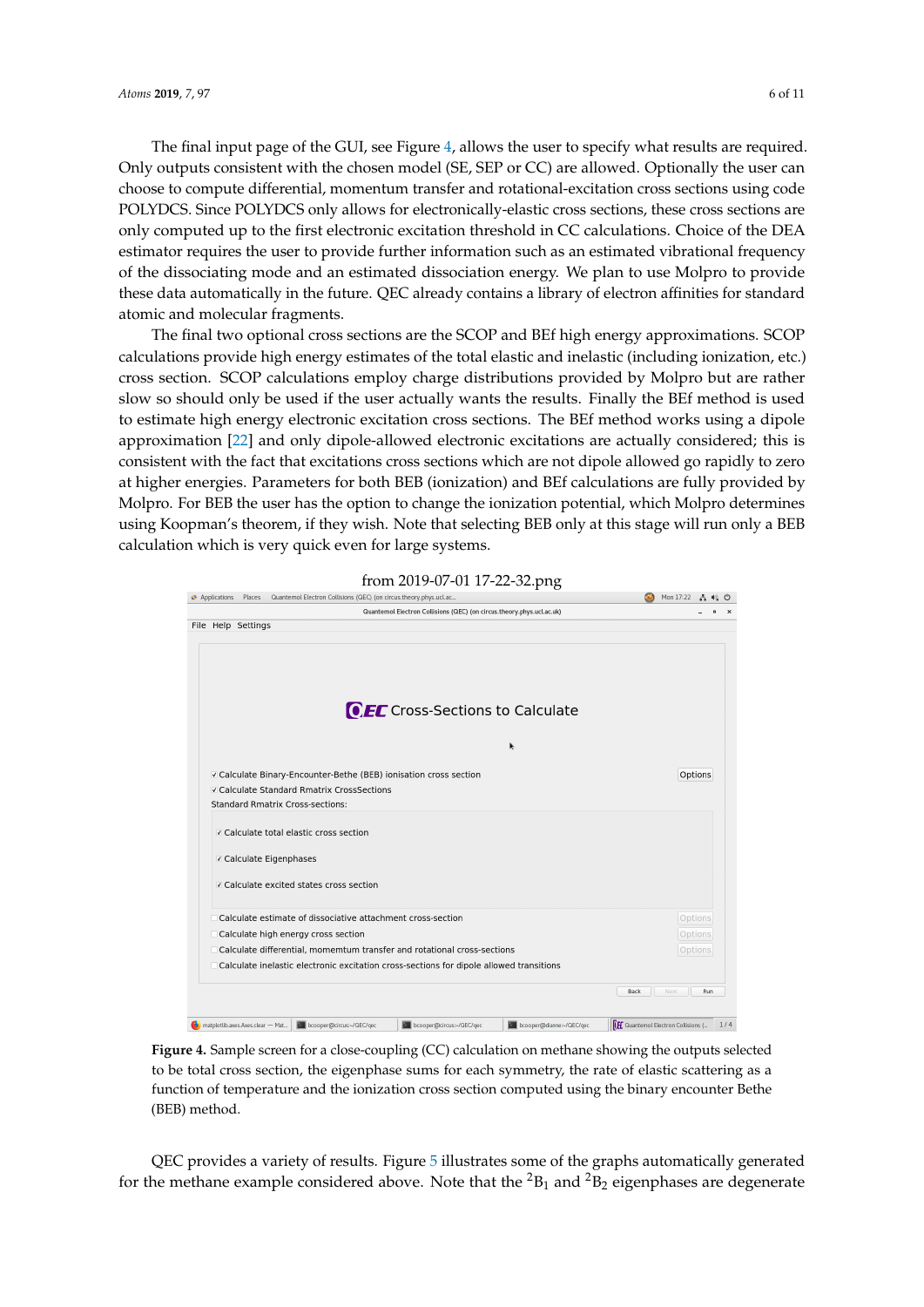which is a usual occurrence when  $C_{2v}$  symmetry is used as a proxy for a higher-symmetry point group. These eigenphases have been smoothed to remove arbitrary jumps by  $\pi$ . Note that the illustrated results for methane use a very simple SE model; a comprehensive R-matrix study of this problem is available [\[47\]](#page-10-11).

<span id="page-6-0"></span>

**Figure 5.** Examples of graphical outputs produced by QEC for a static exchange (SE) calculation on methane showing total cross sections, eigenphase sums, rates and ionization (BEB) cross sections.

Finally Figure  $6$  shows examples of plots displaying differential cross sections for  $CO<sub>2</sub>$  as a function of both electron collision energy and angle. The results are for an SEP calculation with eight virtual orbitals, using a cc-pVDZ target GTO basis. The results are plotted as single angle–energy dependent contour plots or, alternatively, as cuts through the DCS at a single angle or energy. Illustrated are the cross sections as a function of energy for a scattering angle of 126◦ . Figure [7](#page-7-1) shows examples plots displaying differential cross sections for CO.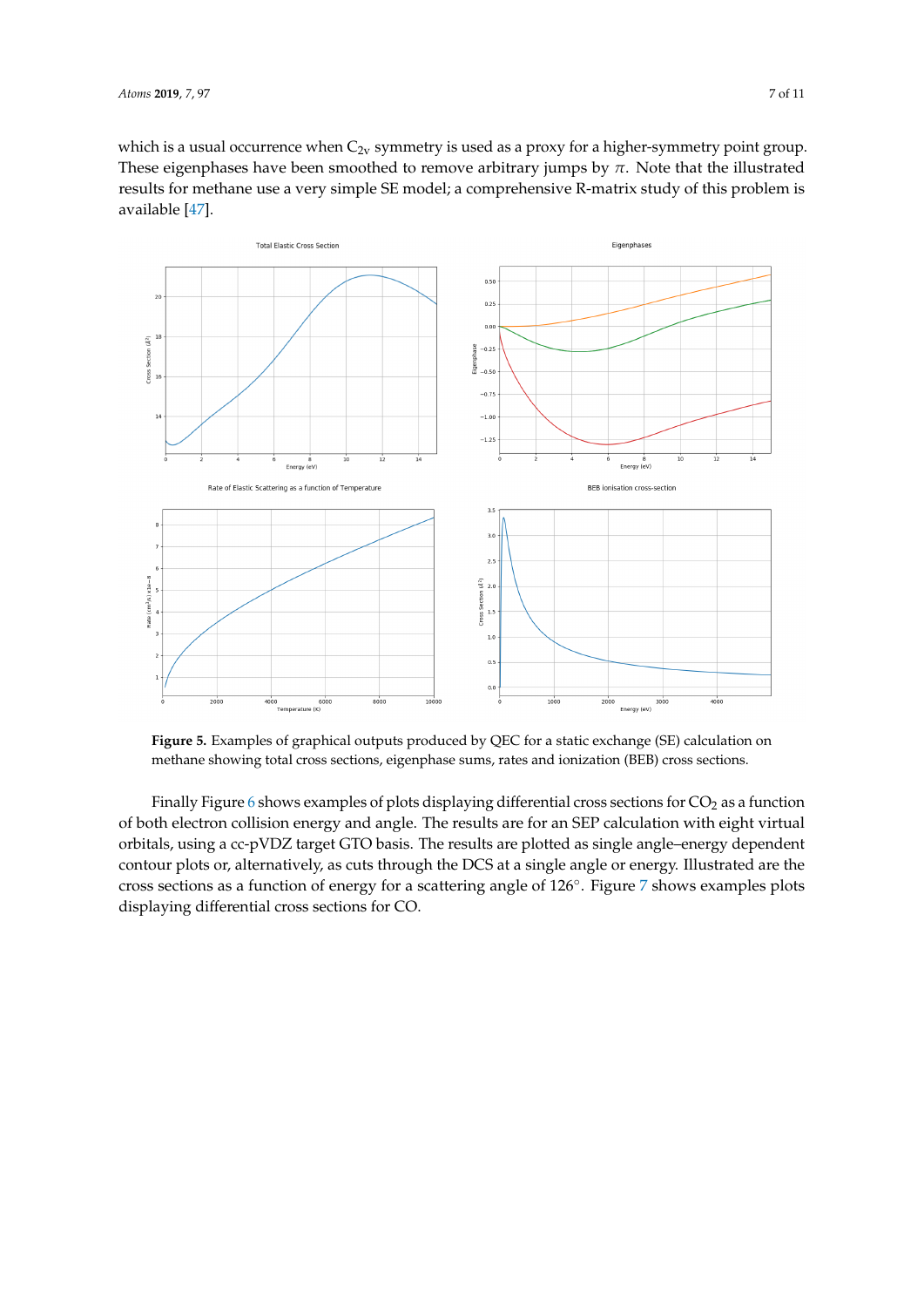<span id="page-7-0"></span>

**Figure 6.** Differential cross sections for  $CO<sub>2</sub>$  as displayed by the QEC GUI.

<span id="page-7-1"></span>

**Figure 7.** Differential cross sections for CO as displayed by the QEC GUI.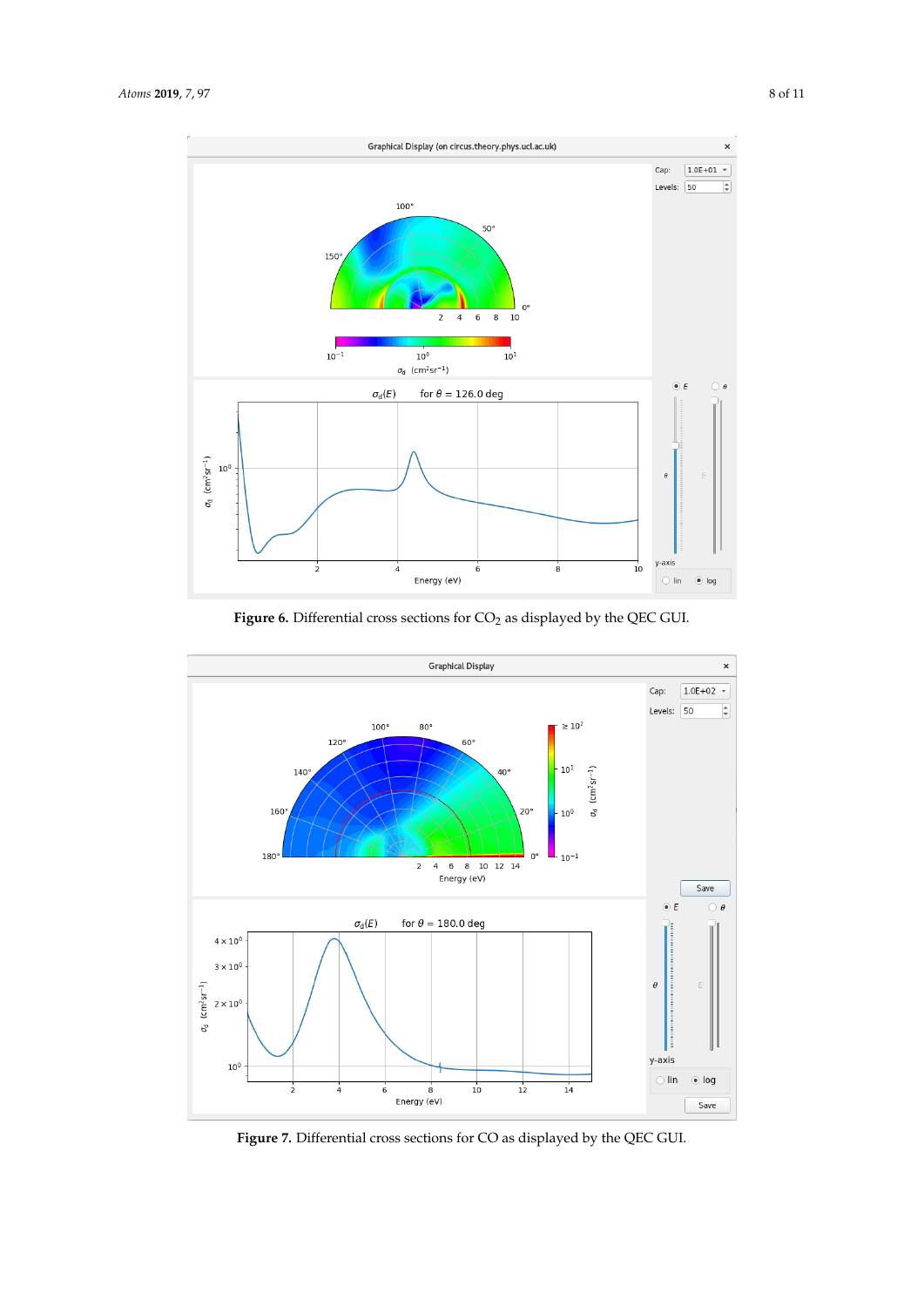All the graphical results are also available as data spreadsheets. QEC also provides parameters for the resonances it detects and a theory model file gives details of the calculations performed plus appropriate references to quote when preparing the results for publication.

QEC is provided with a comprehensive manual and associated help facility. It also has a library of about a dozen previously run example which users can try and, if appropriate, adapt; this library is being systematically added to.

## **4. Concluding Remarks**

The present article describes a new expert system designed for an easy and rapid generation of low-energy electron scattering data using the Quantemol Electron Collision (QEC) expert system. QEC runs an integrated versions of the Molpro ab initio molecular electronic structure code [\[34](#page-9-21)[,35\]](#page-9-22) and the newly developed UKRmol+ R-matrix electron molecule scattering code [\[13\]](#page-9-1). QEC exploits this close coupling of the codes in a number of ways such as automated geometry optimization and symmetry determination, and the direct provision of inputs for SCOP, BEB and BEf calculations. However there are a number of other places where this coupling will be exploited further in the future such as the automated provision of parameters for the DEA estimator.

Future releases of QEC will further increase its functionality. Plans include the implementation of a dissociative recombination estimator [\[48\]](#page-10-12), automated electron-impact vibrational calculations, and the use of effective core potentials for heavy atoms.

**Author Contributions:** B.C. and M.T. were lead developers for QEC and were assisted by S.M., A.O., M.H., A.D. and J.T.; J.D.G., J.B., Z.M., A.F.A.-R. and J.T. developed UKRmol+; P.J.K. advised on the Molpro integration; J.T. and B.C. drafted the paper which was read and approved by all co-authors.

**Funding:** This work funded by UK research councils STFC and EPSRC grants numbers ST/R005133/1, EP/R029342/1, EP/G055556/1, EP/G055599/1, EP/P022146/1, EP/N509577/1 and EP/R513143/1, as well as eCSE projects eCSE01-13 and eCSE08-7.

**Conflicts of Interest:** QEC is distributed by Quantemol Ltd; Maria Tudorovskaya and Sebastian Mohr work for Quantemol while Anna Dzarasova and Jonathan Tennyson are company Directors. Aran O'Hare and Martin Hanicinec receive partial support for their studentships from Quantemol. Peter Knowles acts as a consultant to TTI GmbH, the owner of Molpro. None of the other authors are conflicted.

### **References**

- <span id="page-8-0"></span>1. Song, M.Y.; Yoon, J.S.; Cho, H.; Itikawa, Y.; Karwasz, G.P.; Kokoouline, V.; Nakamura, Y.; Tennyson, J. Cross sections for electron collisions with methane. *J. Phys. Chem. Ref. Data* **2015**, *44*, 023101.
- 2. Song, M.Y.; Yoon, J.S.; Cho, H.; Karwasz, G.P.; Kokoouline, V.; Nakamura, Y.; Tennyson, J. Cross sections for electron collisions with acetylene. *J. Phys. Chem. Ref. Data* **2017**, *46*, 013106.
- 3. Song, M.Y.; Yoon, J.S.; Cho, H.; Karwasz, G.P.; Kokoouline, V.; Nakamura, Y.; Hamilton, J.R.; Tennyson, J. Cross sections for electron collisions with NF3. *J. Phys. Chem. Ref. Data* **2017**, *46*, 043104.
- <span id="page-8-1"></span>4. Song, M.Y.; Yoon, J.S.; Cho, H.; Karwasz, G.P.; Kokoouline, V.; Nakamura, Y.; Tennyson, J. Electron collision cross sections with NO, N2O and NO2. *J. Phys. Chem. Ref. Data* **2019** (in press).
- <span id="page-8-2"></span>5. Winstead, C.; McKoy, V. Electron-molecule collisions in low-temperature plasmas—The role of theory. *Adv. At. Mol. Phys.* **2000**, *43*, 111–145.
- <span id="page-8-3"></span>6. Bartschat, K.; Kushner, M.J. Electron collisions with atoms, ions, molecules, and surfaces: Fundamental science empowering advances in technology. *Proc. Natl. Acad. Sci. USA* **2016**, *113*, 7026–7034.
- <span id="page-8-4"></span>7. Blanco, F.; Roldan, A.M.; Krupa, K.; McEachran, R.P.; White, R.D.; Marjanovic, S.; Petrovic, Z.L.; Brunger, M.J.; Machacek, J.R.; Buckman, S.J.; et al. Scattering data for modelling positron tracks in gaseous and liquid water. *J. Phys. B At. Mol. Opt. Phys.* **2016**, *49*, 145001.
- <span id="page-8-5"></span>8. Hamilton, J.R.; Tennyson, J.; Huang, S.; Kushner, M.J. Calculated cross sections for electron collisions with NF3, NF<sup>2</sup> and NF with applications to remote plasma sources. *Plasma Sources Sci. Technol.* **2017**, *26*, 065010.
- <span id="page-8-6"></span>9. Burke, P.G. *R-Matrix Theory of Atomic Collisions: Application to Atomic, Molecular and Optical Processes*; Springer: New York, NY, USA, 2011.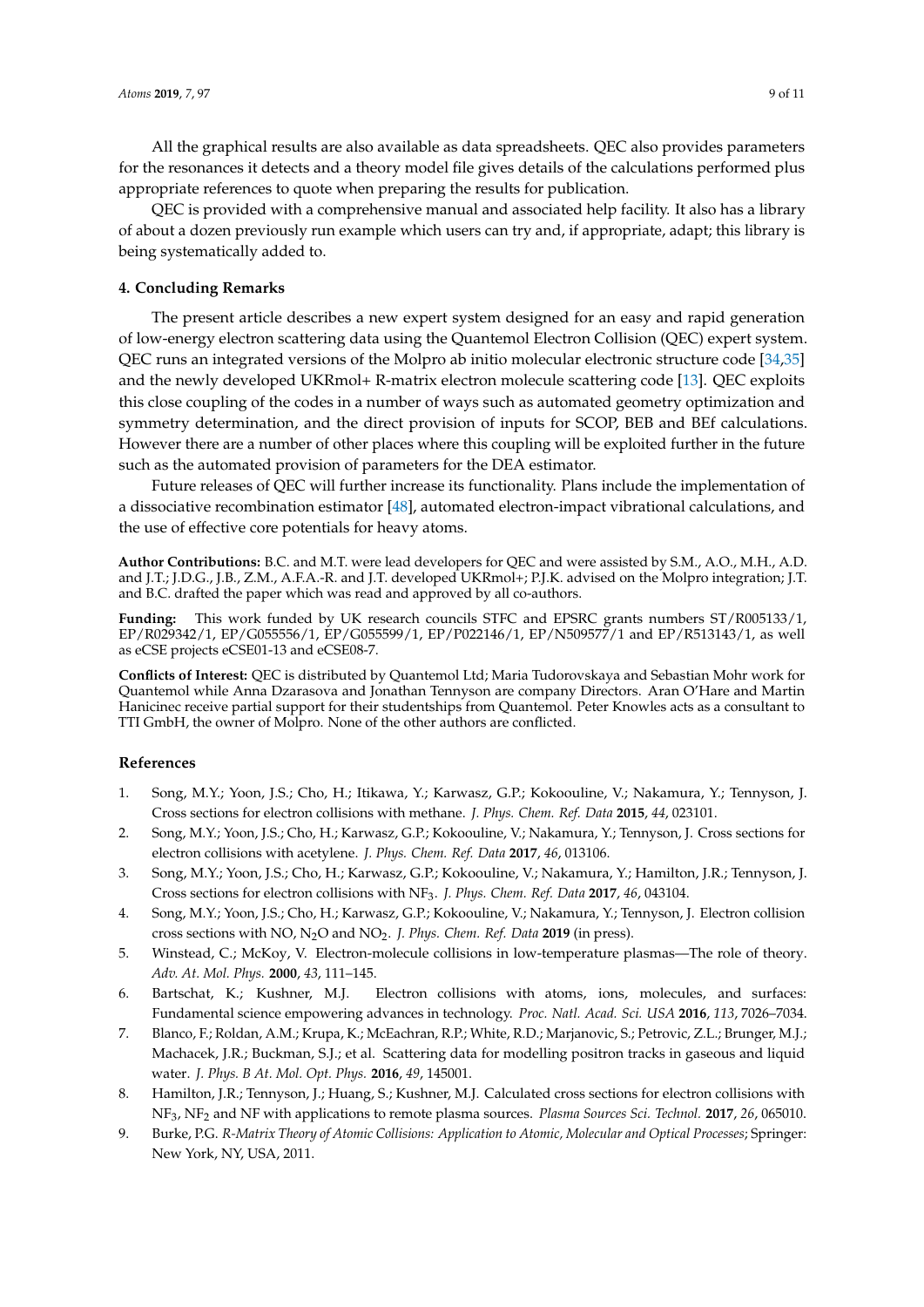- <span id="page-9-0"></span>10. Gillan, C.J.; Tennyson, J.; Burke, P.G. The UK molecular R-matrix scattering package: A computational perspective. In *Computational Methods for Electron-Molecule Collisions*; Huo, W.; Gianturco, F.A., Eds.; Plenum: New York, NY, USA, 1995; pp. 239–254.
- 11. Gillan, C.J.; Tennyson, J.; McLaughlin, B.M.; Burke, P.G. Low energy electron impact excitation of the nitrogen molecule: optically forbidden transitions. *J. Phys. B At. Mol. Opt. Phys.* **1996**, *29*, 1531–1547.
- <span id="page-9-6"></span>12. Carr, J.M.; Galiatsatos, P.G.; Gorfinkiel, J.D.; Harvey, A.G.; Lysaght, M.A.; Madden, D.; Mašín, Z.; Plummer, M.; Tennyson, J. The UKRmol program suite. *Eur. Phys. J. D* **2012**, *66*, 58.
- <span id="page-9-1"></span>13. Benda, J.; Mašín, Z.; Gorfinkiel, J.D.; Harvey, A.G.; Tennyson, J. UKRmol+: A suite for modelling of electronic processes in molecules interacting with electrons, positrons and photons using the R-matrix method. *Comput. Phys. Commun.* **2019**. in press
- <span id="page-9-2"></span>14. Tennyson, J. Electron-molecule collision calculations using the R-matrix method. *Phys. Rep.* **2010**, *491*, 29–76.
- <span id="page-9-3"></span>15. Tennyson, J. R-matrix calculation of Rydberg states of CO. *J. Phys. B At. Mol. Opt. Phys.* **1996**, *29*, 6185–6201.
- <span id="page-9-23"></span>16. Halmová, G.; Gorfinkiel, J.D.; Tennyson, J. Low and intermediate energy electron collisions with the  $C_2^$ molecular anion. *J. Phys. B At. Mol. Opt. Phys.* **2008**, *41*, 155201.
- <span id="page-9-4"></span>17. Little, D.A.; J. Tennyson J. Singlet and triplet ab initio Rydberg states of N2. *J. Phys. B: At. Mol. Opt. Phys.* **2013**, *46* 145102.
- <span id="page-9-5"></span>18. Tennyson, J.; Brown, D.B.; Munro, J.J.; Rozum, I.; Varambhia, H.N.; Vinci, N. Quantemol-N: An expert system for performing electron molecule collision calculations using the R-matrix method. *J. Phys. Conf. Ser.* **2007**, *86*, 012001.
- <span id="page-9-7"></span>19. Sanna, N.; Gianturco, F.A. Differential cross sections for electron/positron scattering for polyatomic molecules. *Comput. Phys. Comm.* **1998**, *114*, 142–167.
- <span id="page-9-8"></span>20. Kim, Y.K.; Rudd, M.E. Binary-encounter-dipole model for electron-impact ionization. *Phys. Rev. A* **1994**, *50*, 3945.
- <span id="page-9-9"></span>21. Munro, J.J.; Harrison, S.; Tennyson, J.; Fujimoto, M.M. A dissociative electron attachment cross-section estimator. *J. Phys. Conf. Ser.* **2012**, *388*, 012013.
- <span id="page-9-10"></span>22. Kim, Y.K. Scaling of plane-wave Born cross sections for electron-impact excitation of neutral atoms. *Phys. Rev. A* **2001**, *64*, 032713.
- <span id="page-9-11"></span>23. Calogero, F. *Variable Phase Approach to Potential Scattering*; Academic: New York, NY, USA, 1954.
- 24. Jain, A. Elastic scattering of electrons and positrons by CH<sup>4</sup> at 25–800 eV. *J. Chem. Phys.* **1983**, *78*, 6579–6583.
- <span id="page-9-12"></span>25. Jain, A.; Baluja, K.L. Total (elastic plus inelastic) cross sections for electron scattering from diatomic and polyatomic molecules at 10–5000 eV:  $H_2$ , Li<sub>2</sub>, HF, CH<sub>4</sub>, N<sub>2</sub>, CO, C<sub>2</sub>H<sub>2</sub>, HCN, O<sub>2</sub>, HCl, H<sub>2</sub>S, PH<sub>3</sub>, SiH<sub>4</sub>, and CO2. *Phys. Rev. A* **1992**, *45*, 202–218.
- <span id="page-9-13"></span>26. Brigg, W.J.; Harvey, A.G.; Dzarasova, A.; Mohr, S.; Brambila, D.S.; Morales, F.; Smirnova, O.; Tennyson, J. Calculated photoionization cross sections using Quantemol-N. *Jap. J. Appl. Phys.* **2015**, *54*, 06GA02.
- <span id="page-9-14"></span>27. Mašín, Z.; Benda, J.; Gorfinkiel, J.D. GBTOlib: A library for evaluation of molecular integrals in the basis of multicentric Gaussian and single-centre B-spline orbitals in preparation.
- <span id="page-9-15"></span>28. Faure, A.; Gorfinkiel, J.D.; Morgan, L.A.; Tennyson, J. GTOBAS for fitting Gaussian Type Orbitals to Bessel and Coulomb functions. *Comput. Phys. Commun.* **2002**, *144*, 224–241.
- <span id="page-9-16"></span>29. Bachau, H.; Cormier, E.; Decleva, P.; Hansen, J.E.; Martin, F. Applications of B-splines in atomic and molecular physics. *Rep. Prog. Phys.* **2001**, *64*, 1815–1943.
- <span id="page-9-17"></span>30. Darby-Lewis, D.; Mašín, Z.; Tennyson, J. R-Matrix Calculations of electron-impact electronic excitation of BeH. *J. Phys. B At. Mol. Opt. Phys.* **2017**, *50*, 175201.
- <span id="page-9-18"></span>31. Loupas, A.; Gorfinkiel, J.D. Shape and core-excited resonances in electron scattering from alanine. *J. Chem. Phys.* **2019**, *150*, 064307.
- <span id="page-9-19"></span>32. Al-Refaie, A.F.; Tennyson, J. A parallel algorithm for Hamiltonian matrix construction in electron-molecule collision calculations: MPI-SCATCI. *Comput. Phys. Commun.* **2017**, *214*, 216–224.
- <span id="page-9-20"></span>33. Schaftenaar, G.; Noordik, J.H. Molden: A pre- and post-processing program for molecular and electronic structures. *J. Comput.-Aided Mol. Des.* **2000**, *14*, 123–134.
- <span id="page-9-21"></span>34. Werner, H.J.; Knowles, P.J.; Knizia, G.; Manby, F.R.; Schütz, M. Molpro: A general-purpose quantum chemistry program package. *WIREs Comput. Mol. Sci.* **2012**, *2*, 242–253.
- <span id="page-9-22"></span>35. Werner, H.J.; Knowles, P.J.; Knizia, G.; Manby, F.R.; Schütz, M.; et al. MOLPRO, Version 2019.2, a Package of ab Initio Programs, 2019. Available online: <https://eur01.safelinks.protection.outlook.com/?url=https> (accessed on 14 October 2019).